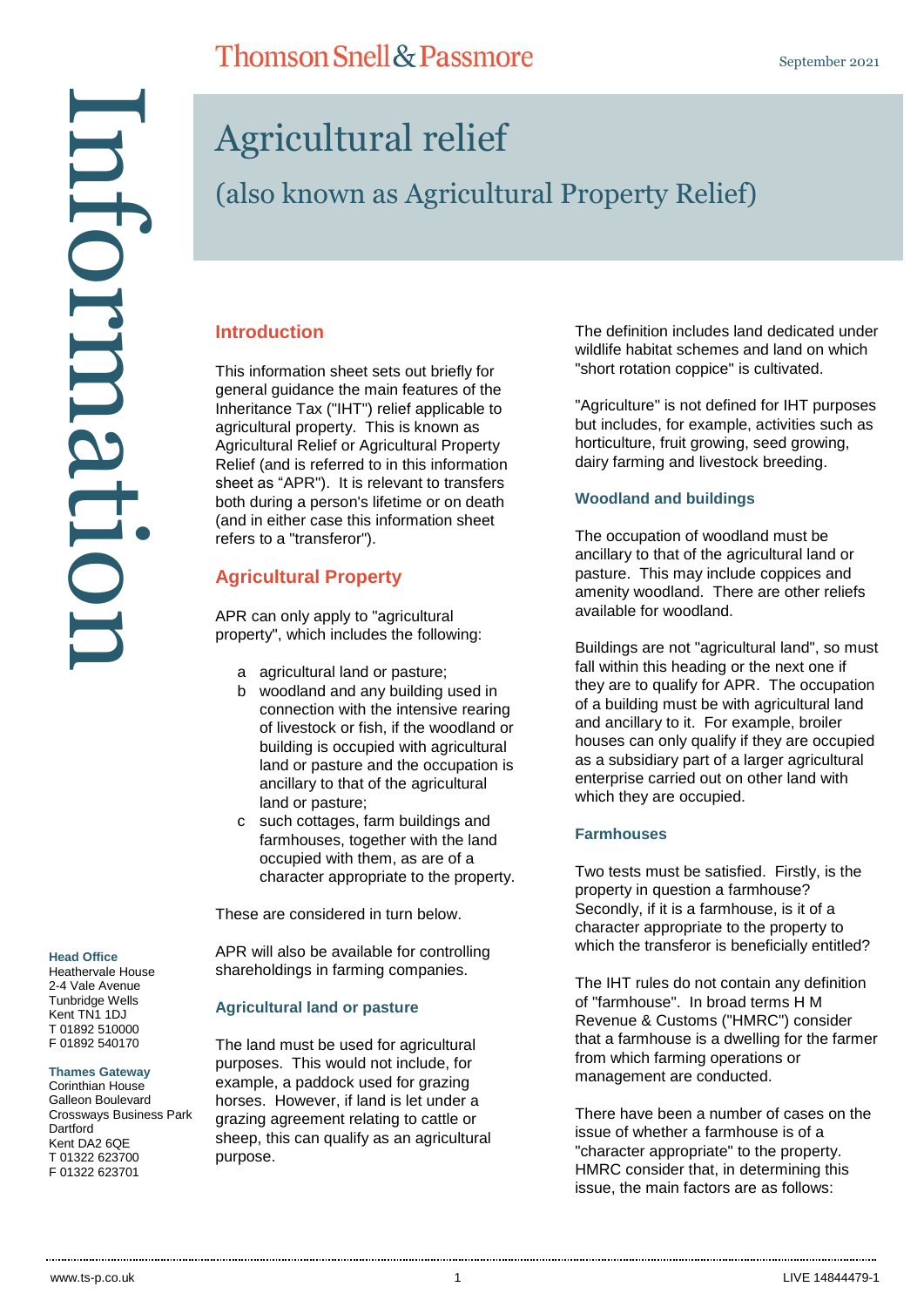# **Thomson Snell & Passmore**

### Agricultural relief

(continued)

- a Is the farmhouse appropriate (by reference to its size, layout, content, style and quality of construction) in relation to the associated land and buildings?
- b Is the farmhouse proportionate in size and nature to the requirements of the agricultural activities conducted on the agricultural land?
- c Within the agricultural land, does the land predominate so that the farmhouse is ancillary to the land?
- d Would a reasonable and informed person regard the property simply as a house with land or as a farmhouse?
- e Does the house pass "the elephant test"? That is, although you may not be able to describe a farmhouse which satisfies the "character appropriate" test, you will know it when you see it.
- f How long have the farmhouse and agricultural property been associated and is there is a history of agricultural production?
- g Would the house attract demand from a commercial farmer who has to earn a living from the land, or is its value significantly out of proportion to the profitability of the land?
- h Considering all other relevant factors, including whether any land is let out and on what terms, is the scale of the agricultural operations in context?
- i There must be some connection or nexus between the farmhouse and the property to which it must be of a character appropriate.

Analysis of the relevant case law is beyond the scope of this information sheet.

### **Farm cottages**

Farm cottages, together with the land occupied with them, will qualify for APR if they are of a character appropriate to the

property. In addition, they must be occupied for the purposes of agriculture. This test will be satisfied if the cottage is occupied by employees working on the farm or in certain situations where occupied by a retired farm worker or his/her widow(er).

### **Agricultural value**

APR is available only in respect of the "agricultural value" of property referred to above. This is defined as the value which the property would have if it were subject to a perpetual covenant prohibiting its use otherwise than as agricultural property. Any enhanced value attributable to development potential is therefore not subject to APR. In the case of farmland, any development value would usually qualify for a separate IHT relief known as Business Relief or Business Property Relief ("BPR"), subject to satisfying the relevant conditions. However, BPR will not normally apply to a farmhouse (except for any part used exclusively for business purposes).

The agricultural value will normally have to be negotiated with District Valuers instructed by HMRC. In practice, the agricultural value of a farmhouse is often considered to be around two-thirds of open market value, but this will vary.

APR can be available on the whole value of a qualifying farm cottage, not just the agricultural value, if the occupier is solely employed in agriculture.

In cases where both APR and BPR are available, APR takes priority. BPR can potentially apply to a gift of an asset (for example, land) that is part of a business, and is not limited to a gift of the business itself.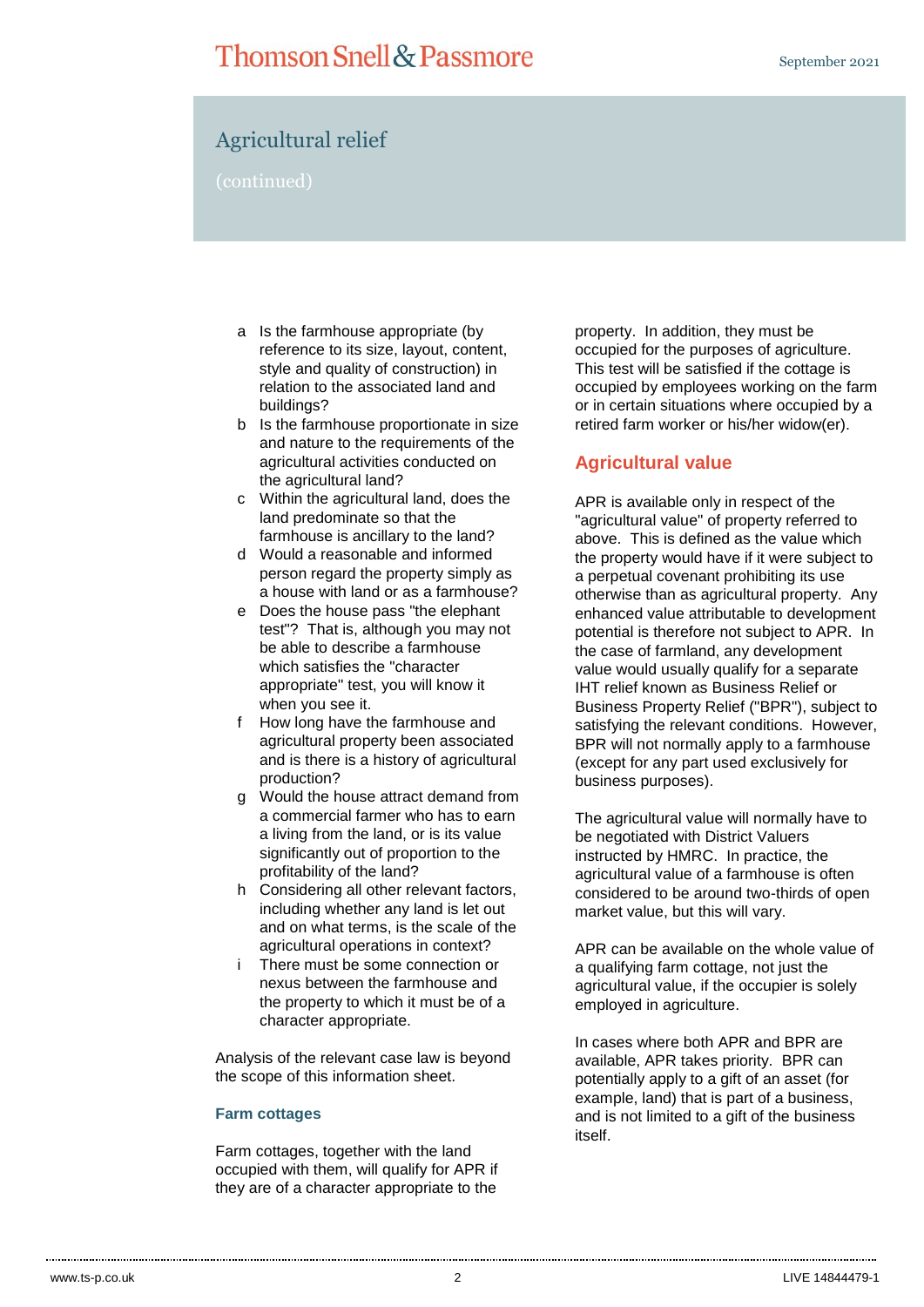## **Thomson Snell & Passmore**

### Agricultural relief

(continued)

### **The ownership and occupation requirements**

In order for a transfer during a person's lifetime or on death to qualify for APR, the agricultural property must have been either:

- 1 occupied by the transferor for the purposes of agriculture throughout the period of two years ending with the date of the transfer; or
- 2 owned by the transferor throughout the period of seven years ending with the date of the transfer and, throughout that period, it must have been occupied (by the transferor or someone else) for the purposes of agriculture.

For the purposes of these provisions, if the property is occupied by a partnership in which the transferor was a partner, or by a company controlled by the transferor, it is treated as having been occupied by the transferor.

If the transferor has inherited agricultural property on the death of a previous spouse\*, the period of occupation or ownership of the deceased spouse can be added to the transferor's own period for the above purposes. There are also rules relating to successive transfers.

APR can apply to agricultural property owned by trustees. For the purposes of the APR provisions, the transferor of the property will be the beneficiary (if any) with an interest in possession or, if none, the trustees.

APR will be lost if the transferor has entered into a binding contract for the sale of the agricultural property prior to the transfer, unless the sale is made for the purposes of reconstruction or amalgamation.

### **Rates of relief**

Where APR is available, the agricultural value (referred to above) is reduced for IHT purposes. The reduction is 100% (so the agricultural value is exempt from IHT) where:

- 1 the transferor has vacant possession or the right to obtain it within the next 12 months (which has been extended, by concession, to 24 months); or
- 2 the property is let on a tenancy which began after 31 August 1995; or
- 3 the transferor has owned his interest in tenanted land since before 10 March 1981 and certain conditions are satisfied (which are outside the scope of this information sheet).

In all other cases, the agricultural value is reduced by 50%.

Where IHT is payable on property which qualifies for APR, the tax can be paid by ten annual interest-free instalments.

### **Lifetime gifts**

Where a person makes a lifetime gift of agricultural property to another individual, it will be a potentially exempt transfer ("PET") for IHT purposes. The gift will be exempt from IHT if the transferor survives for seven years after the gift. If he dies within seven years, APR can apply to the gift only if the following conditions are satisfied:

1 the agricultural property must have been owned by the transferee during the period from the date of the gift until the transferor's death (or, if earlier, the transferee's death) and must not be